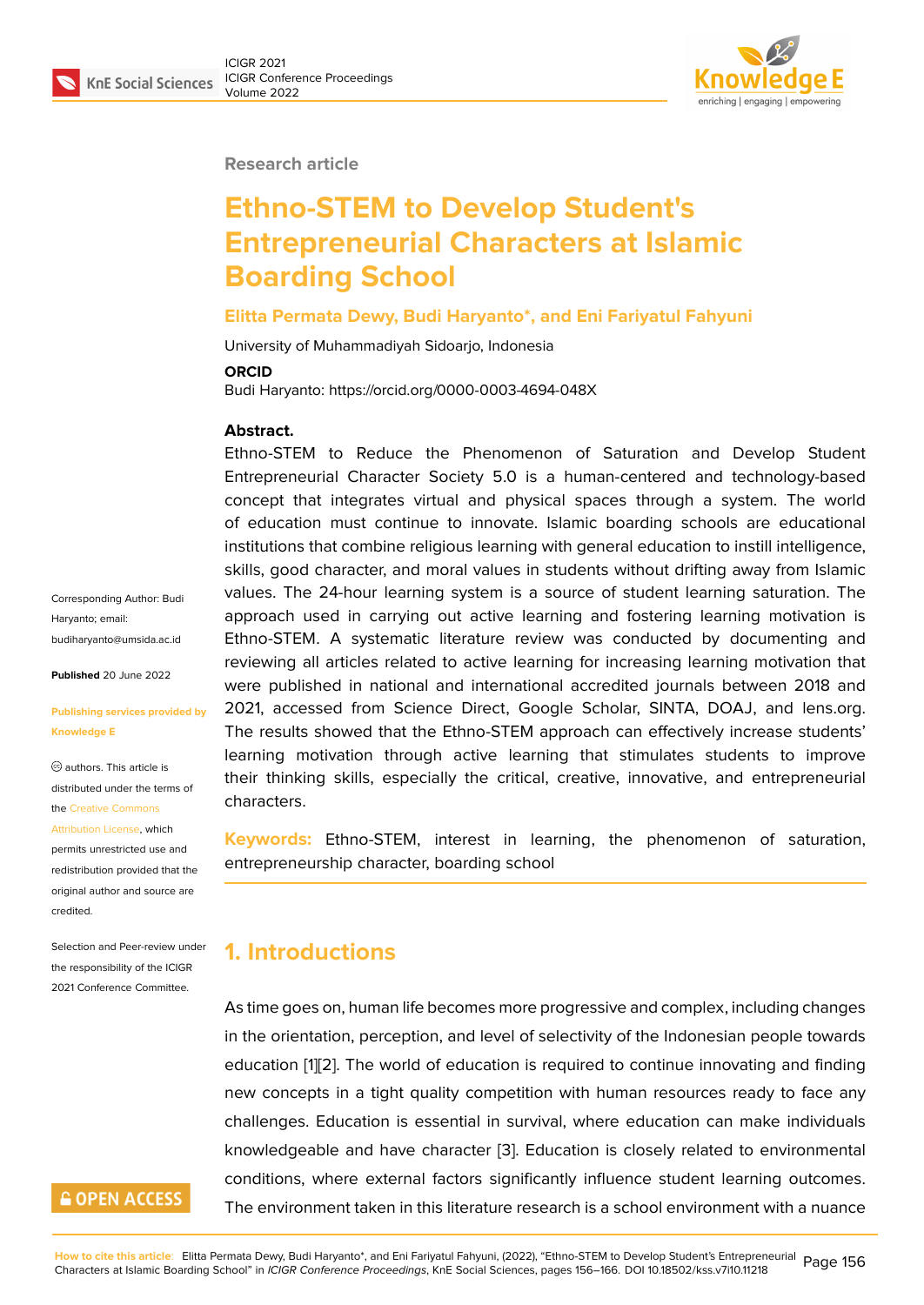of boarding school. A boarding school is where students, teachers, and school administrators live in dormitories within the school environment for a certain period [4].

Schools by implementing a boarding school system are not new in Indonesia. The application of the pesantren education system, which developed into an Islamic boarding school in its teaching system, combines the values of traditional pesantren [le](#page-7-2)arning with modern general learning in an integrative and selective manner. Education with nuances of boarding school is expected to effectively educate intelligence, skills, character development, and moral values so that students have a complete and distinctive personality without leaving Islamic values [5][6][7].

The Islamic boarding school learning system lies in all student activities that have been programmed, regulated, and scheduled for 24 hours. Boring routines and learning methods are considered a source of trigger[in](#page-7-3)[g le](#page-7-4)[a](#page-7-5)rning saturation [8]. Limited movement or even not being able to carry out activities outside the dormitory, so some programs are not implemented due to the pandemic, causing learning to be monotonous, and the teaching was given by teachers both at school and in dormit[ori](#page-7-6)es tends to be very serious and unpleasant [9].

One approach that using to overcome learning saturation is STEM [2][10][11][12]. STEM is an approach in education in increasing the perspective of global technology in the industrial era 5.0 [13][14][[15](#page-7-7)]. STEM is a scientific discipline that requires mathematics as a tool in data processing and technology and engineering as an app[lic](#page-7-1)[atio](#page-7-8)[n](#page-8-0) [of s](#page-8-1)cience [16]. The Ethno-STEM approach is a learning method that integrates four fields with the basis of the local [cul](#page-8-2)t[ure](#page-8-3) [so](#page-8-4) that it can increase interest and provide meaningful learning to students [12][17].

[T](#page-8-5)he research question of this study is: how can the Ethno-STEM approach improve the entrepreneurial character of students in the Islamic boarding school environment?

### **2. Methods**

This scientific article was prepared using the Systematic Literature Review (SLR) method. In Indonesia, this systematic review has been carried out using a modified procedure adopting the PRISMA (Optional Items for Systematic Review and Meta-Analysis) design, consisting of four steps: identification, screening, eligibility, and inclusion [18]. The flowchart of the research procedure in this paper shown in Figure 1.

At the identification stage, articles were collected with the keywords being Ethno-STEM (2554 articles), interest in learning (543 articles), the phenomenon of bo[red](#page-8-6)om at boarding schools (80 articles), and Ethno-stem to foster entrepre[ne](#page-2-0)urial character (66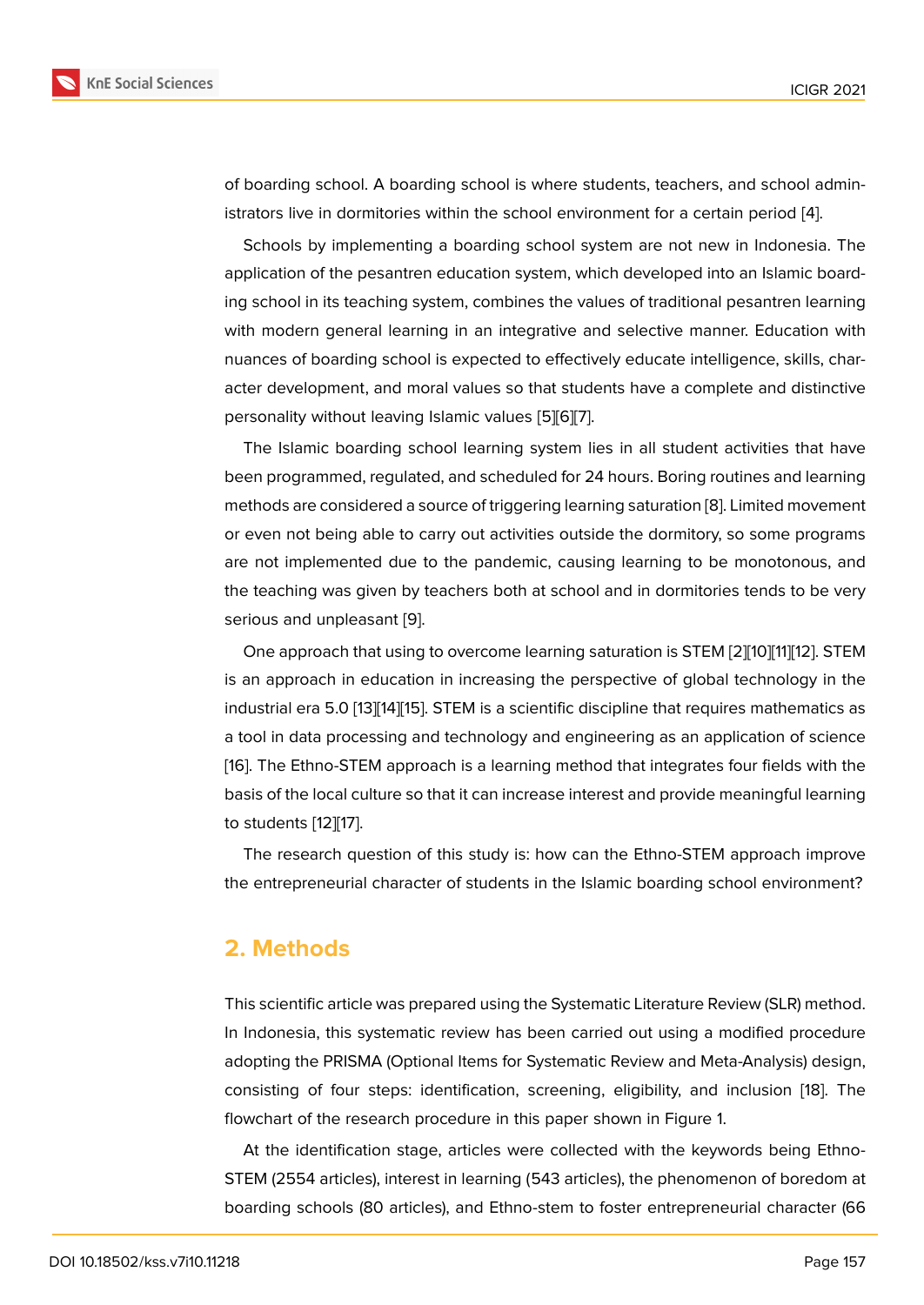



<span id="page-2-0"></span>**Figure** 1: The research procedure.

articles). The articles used relevant to the keywords published from 2018 to 2021 totaled 52 articles used as references.

In the screening and eligibility stage, 52 articles that have been identified based on title, abstract, keywords, and topic relevance are downloaded. Full-text articles were scanned to check the suitability of the topic for research purposes. Papers of the 'editorial,' 'commentary,' 'responses,' 'book chapters,' and 'book reviews' types were excluded from the analysis. In addition, full-text articles written in 'non-English languages' are also excluded.

In the next step, the included step, all the eligible articles are studied and analyzed to get a synthesis or conclusion. Researchers selected 25 papers from various reports related to the keywords used. In the next stage, the researcher categorizes articles associated with the Ethno-STEM approach to increase interest in learning, Ethno-STEM system develops entrepreneurial character and builds entrepreneurial character in Islamic boarding schools.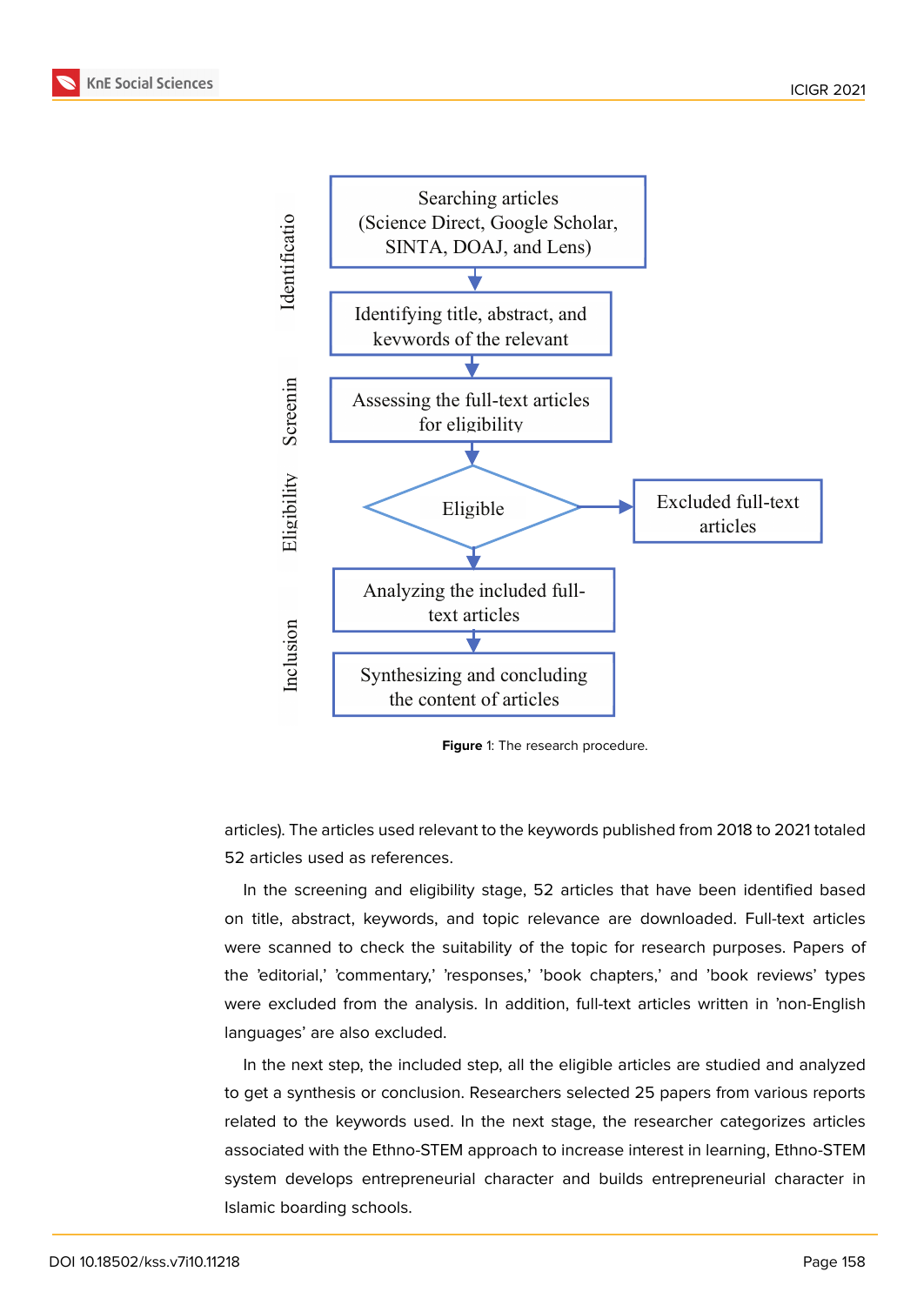### **3. Finding and Discussion**

The initial activity carried out was to conduct a literature review of boredom that occurred in learning at Islamic boarding schools [4]. Furthermore, the Ethno-STEM approach is an effort to overcome learning boredom while at the same time fostering the entrepreneurial character of students within the scope of Islamic boarding school education. This review shows that dense and mo[no](#page-7-2)tonous routines cause students to experience boredom, which causes lethargy and loss of interest in learning [8]. In addition, the phenomenon of saturation also hinders the distribution of student demands and talents. This is contrary to the aim of the Islamic boarding schools in preparing militant cadres who are independent and have high social skills.

Ethno-STEM is an exciting thing and is a current issue in the approach used in learning, especially in the industrial era 5.0. The application of Ethno-STEM is a learning activity by utilizing local wisdom, which is connected with Science, Technology, Engineering, and Mathematics. The approach used allows students to know local knowledge and is expected to be able to carry out learning optimally. This approach can also overcome student saturation because the implementation of learning carried out is active learning with stimulation to improve thinking skills, especially critical, creative, innovative, and entrepreneurial characters. The articles reviewed in this study are contained in Table 1.

Learning local wisdom, which is closely related to scientific concepts, needs to be emphasized, especially in the industrial era, to provide meaningful learning. The implementation of the Ethno-STEM approach in learning that integrates four essential areas with the local culture can train students' abilities in critical, creative, innovative, and collaborative thinking because the learning model connects classroom learning with everyday life experiences [1][2][10][11][15][17][19][20][21][22][23]. The Ethno-STEM approach can increase the average critical, creative, innovative, and collaborative thinking skills of students on all learning indicators that vary in an integrated manner from low to moderate categories [14][19][2[9\]](#page-7-0). [T](#page-7-1)[his](#page-7-8) [in](#page-8-0)[nov](#page-8-4)[ativ](#page-8-7)[e l](#page-8-8)[earn](#page-8-9)[ing](#page-8-10) [mo](#page-9-0)[del](#page-9-1) can be developed mainly in Islamic boarding school nuances because it can eliminate learning saturation and motivate students to actively participate in the learning process [12][26].

A life skills program is [a co](#page-8-3)[lle](#page-8-8)[ctio](#page-9-2)n of skills programs that include social skills, personal skills, academic skills, and vocational skills. These skills are taught at boarding schools to equip students to live independently and have Islamic entrepreneurial [be](#page-8-1)[hav](#page-9-3)ior in facing the development and progress of the times [7]. Islamic boarding schools can design economic empowerment programs based on potential, interests, and resources in a participatory manner by involving students, parents, alumni, educators, and dormitory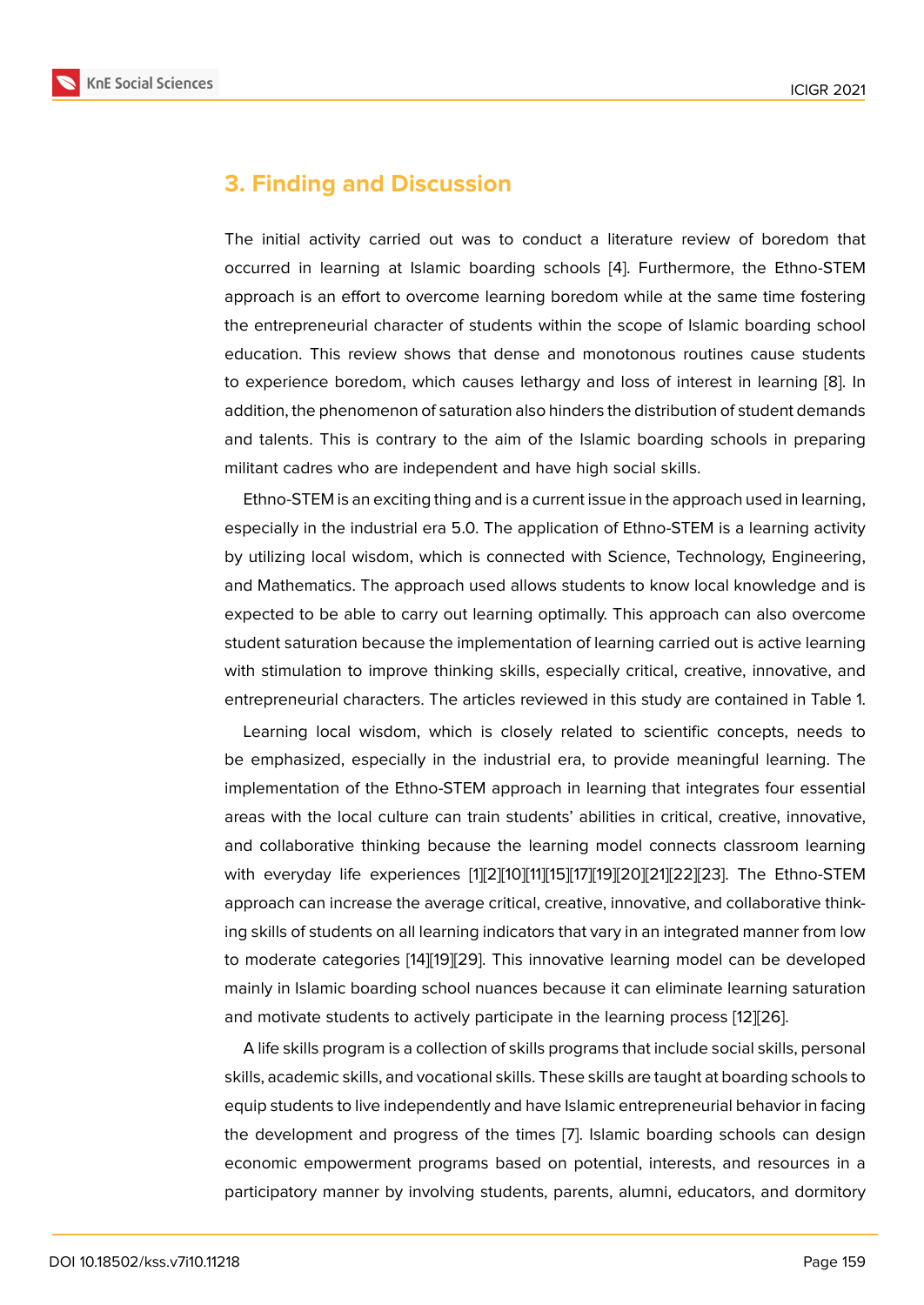| Features of Ethno-STEM to Develop Etnosains<br><b>Student's Entrepreneurial Characters</b>                                                                       | <b>STEM</b> | <b>Entrepreneur</b><br><b>Character</b> | <b>School</b><br><b>Boarding</b><br><b>School</b> |
|------------------------------------------------------------------------------------------------------------------------------------------------------------------|-------------|-----------------------------------------|---------------------------------------------------|
| Analysis of<br>Ethno-STEM<br>Integrated<br>Project Based Learning on Students'<br>Critical and Creative Thinking Skills [1]                                      | $\sqrt{}$   |                                         |                                                   |
| Review Analysis of Video Blogging,<br>Ethnoscience and Social Media Literacy<br>in the Era of the Industrial Revolution 4.0<br>$[2]$                             |             |                                         |                                                   |
| Life Skills Program Management in<br>Improving Entrepreneurship [5]                                                                                              |             |                                         |                                                   |
| Strategy of Cooperative Islamic Board-<br>ing School As Economic Empowerment<br>Community [6]                                                                    |             |                                         |                                                   |
| The Role of Islamic Boarding Schools<br>in Forming Entrepreneurship Values and<br>Religious Leadership of Santri [7]                                             |             | $\sqrt{}$                               |                                                   |
| Teacher Variables and School Location<br>as Predictors of Chemistry Teachers'<br>Awareness of Ethnoscience Practices [10]                                        |             |                                         |                                                   |
| Evidence of STEM enactment effective-<br>ness in Asian student learning outcomes<br>$[11]$                                                                       |             |                                         |                                                   |
| Three modes of STEM integration for<br>middle school mathematics teachers [12]                                                                                   | $\sqrt{}$   |                                         |                                                   |
| Is Integrated Science Book with Ethno-<br>STEM Approach Needed by Secondary<br>School Students? [14]                                                             |             |                                         |                                                   |
| STEM<br>Education<br>Implementation<br>in<br>Indonesia: A Scoping Review [15]                                                                                    | $\sqrt{}$   |                                         |                                                   |
| The effect of Ethnoscience-based direct $\sqrt{}$<br>instruction learning model in physics<br>learning on students' critical thinking skill<br>$[17]$            |             |                                         |                                                   |
| Ethno-stem project-based learning: Its<br>impact to critical and creative thinking<br>skills [19]                                                                |             |                                         |                                                   |
| The development of PBL-based work- $\sqrt{}$<br>sheets integrated with green chemistry<br>and ethnoscience to improve students'<br>thinking skills [20]          |             |                                         |                                                   |
| Developing Students' Entrepreneurial<br>Characters<br>through<br>Downstreaming<br>Research on Natural Product Learning<br>with Ethnoscience Integrated Stem [21] |             |                                         |                                                   |
| Scientific reconstruction of indigenous $\sqrt{}$<br>knowledge of batik natural dyes using<br>ethno-STEM approach [22]                                           | $\sqrt{}$   |                                         |                                                   |

Table 1: References of Ethno-STEM to Develop Student's Entrepreneurial Characters.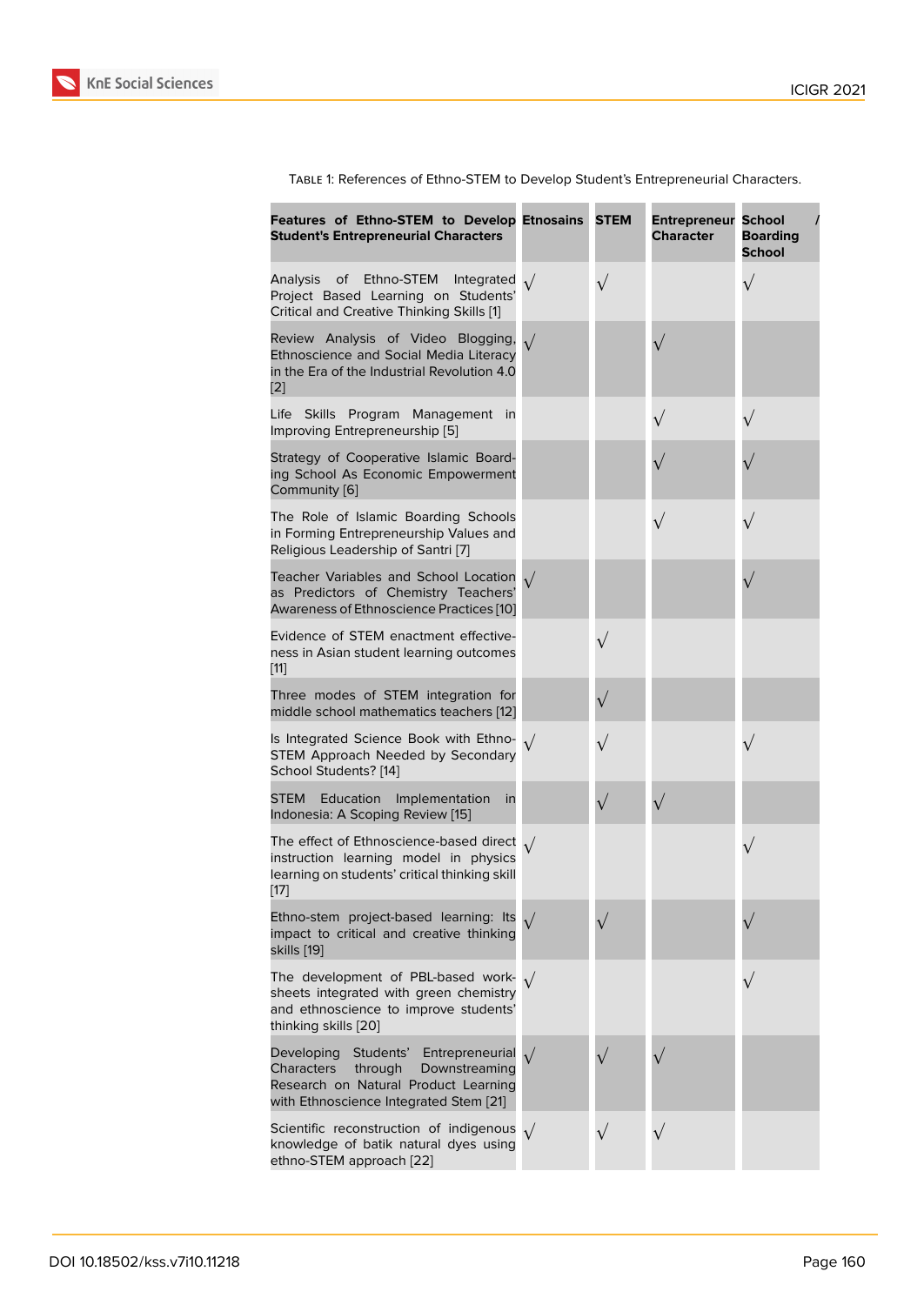| TABLE 2: References of Ethno-STEM to Develop Student's Entrepreneurial Characters. |  |  |
|------------------------------------------------------------------------------------|--|--|
|                                                                                    |  |  |

| Features of Ethno-STEM to Develop Etnosains<br><b>Student's Entrepreneurial Characters</b>                                                                                                                                                       |            | <b>STEM</b> | <b>Entrepreneur School</b><br><b>Character</b> | <b>Boarding</b><br><b>School</b> |
|--------------------------------------------------------------------------------------------------------------------------------------------------------------------------------------------------------------------------------------------------|------------|-------------|------------------------------------------------|----------------------------------|
| Students' innovative and creative think-<br>ing skill profile in designing chemical<br>batik after experiencing ethnoscience<br>integrated science technology engineer-<br>ing mathematic integrated ethnoscience<br>(ethno-stem) learnings [23] |            |             |                                                |                                  |
| Implementing the<br>model of project-<br>integrated<br>with<br>based<br>learning:<br>ETHNO-STEM<br>develop<br>to<br>students'<br>entrepreneurial characters [24]                                                                                 | $\sqrt{ }$ | $\sqrt{}$   |                                                |                                  |
| Science Batik Ciwaringin: The Imple-<br>mentation of Ethno-STEM PjBL Model<br>in learning Biotechnology at PGSD Stu-<br>dents [25]                                                                                                               |            | $\sqrt{}$   |                                                |                                  |
| Teachers' Role in Students' Learning<br>at a Project-Based STEM High School:<br>Implications for Teacher Education [26]                                                                                                                          |            |             |                                                | $\sqrt{}$                        |
| The instrument analysis of students'<br>problem-solving ability on hybrid learn-<br>ing model using ETNO-STEM Approach<br>through Quest Program in COVID-19<br>Pandemic [27]                                                                     | $\sqrt{ }$ |             |                                                |                                  |
| Students' Application of Concavity and<br>Inflection Points to Real-World Contexts<br>[28]                                                                                                                                                       |            | $\sqrt{}$   |                                                |                                  |
| Practicality and Effectiveness of Student'<br>Worksheets Based on Ethno science to<br>Improve Conceptual Understanding in<br>Rigid Body [29]                                                                                                     |            |             |                                                |                                  |
| Economic Empowerment of Islamic Stu-<br>dent Throught Optional Course Learning<br>in Boarding School for Harmonization<br>and Preventing Negative Stigma [30]                                                                                    |            |             |                                                |                                  |
| Entrepreneurship education through suc-<br>cessful entrepreneurial models in higher<br>education institutions [31]                                                                                                                               |            |             |                                                |                                  |
| The impact of entrepreneurship educa-<br>tion and students' entrepreneurial mind-<br>set: the mediating role of attitude and<br>self-efficacy [32]                                                                                               |            |             |                                                |                                  |

administrators [5[\]\[6](#page-10-0)][31]. Economic empowerment can be carried out in integrated elective subject activities or specialization classes in the curriculum to affect entrepreneurial self-efficacy, entrepreneurial attitudes, and entrepreneurial mindset [27][32]. The program is expect[ed](#page-7-3) [to](#page-7-4) [pr](#page-10-1)oduce graduates who are not only experts and take part in the religious field but also have a master in Islamic economics for welfare by creating and developing entrepreneurial character [30].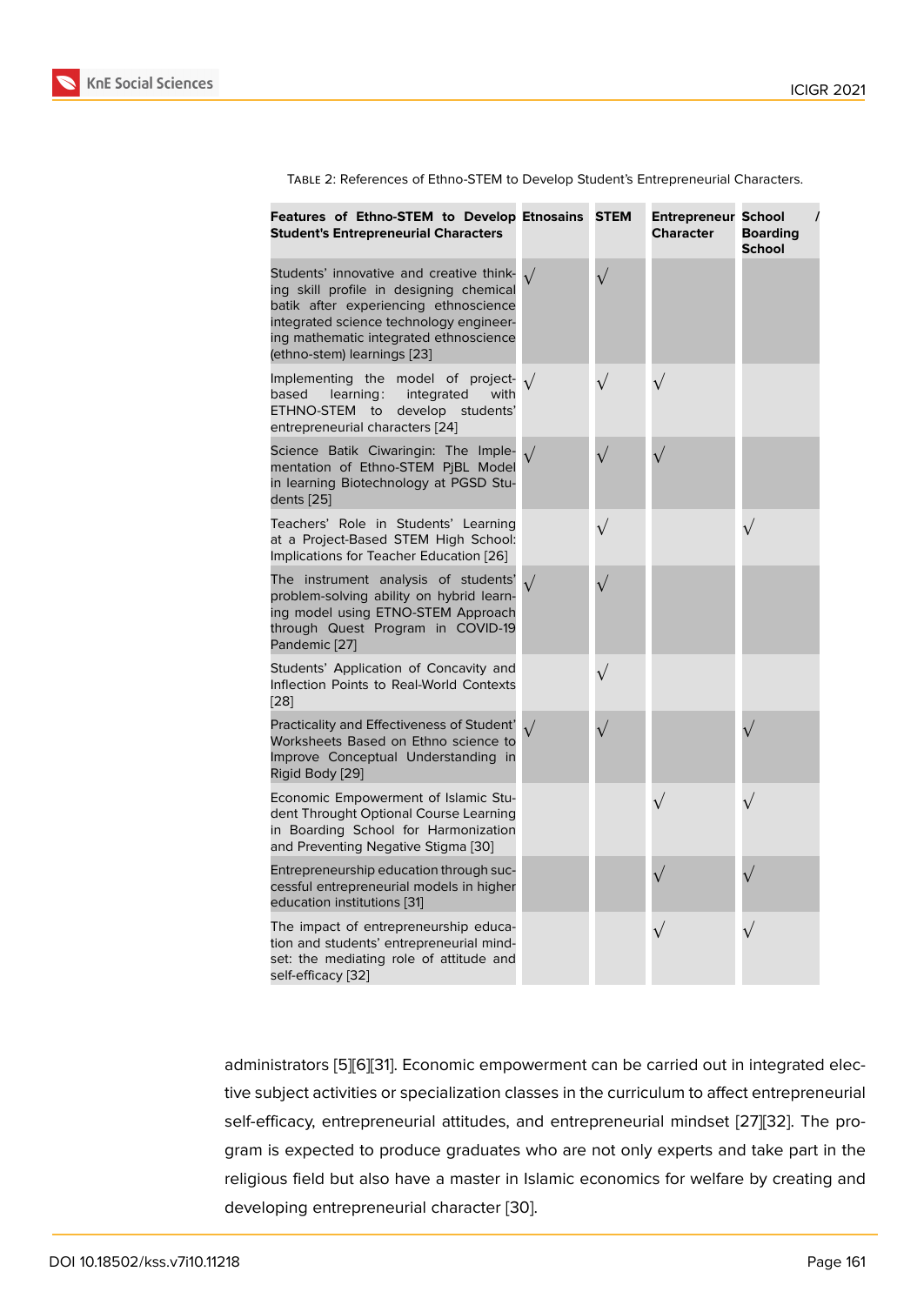Using the STEM approach, entrepreneurial character development in students has developed in small units. It has been proven to create many student skills to become a trigger for renewal in education [15]. The Ethno-STEM approach to developing and improve the entrepreneurial character of students based on the N-gain score [21][23][24] and the Delphi technique [25] from medium to high scores, as well as helping students to produce products that are creativ[e, i](#page-8-4)nnovative, and has a sale value. This approach is very suitable for entrepreneurship learning and entrepreneurship practice in [spe](#page-8-10)[cia](#page-9-1)l[iza](#page-9-8)tion classes to develop th[e ta](#page-9-4)lents and interests of students, especially in schools with Islamic boarding school nuances. Thus, the entrepreneurial behavior of Islamic boarding school students is expected to be able to foster social behavior in the form of creative, innovative, and collaborative attitudes that dare to take actions with measurable risks to create new things that are original and economical in value that does not violate the rules (syar'i) [5][30][31].

# **4. Concl[u](#page-7-3)[sio](#page-9-7)[n](#page-10-1)**

Learning using the Ethno-STEM approach is a learning activity by utilizing local wisdom. This approach can train students' ability to think critically and creatively because the learning model connects learning in the classroom with everyday life experiences. The results of a literature review of 25 articles show that schools with Islamic boarding school nuances are expected to equip students to live independently and have Islamic entrepreneurial behavior by applying the Ethno-STEM approach. The Ethno-STEM approach to schools with nuances of Islamic boarding school can eliminate the saturation phenomenon because this approach model requires students to carry out active learning and cultivate the entrepreneurial character of students with their critical, creatively innovative, and collaborative thinking skills. Future research studies are expected to develop an Ethno-STEM approach in various learning systems that can provide meaningful learning and foster an entrepreneurial spirit that is environmentally sound in students.

# **Acknowledgments**

Thank you for the suggestions and corrections from the reviewers so that this article becomes worthy of publication.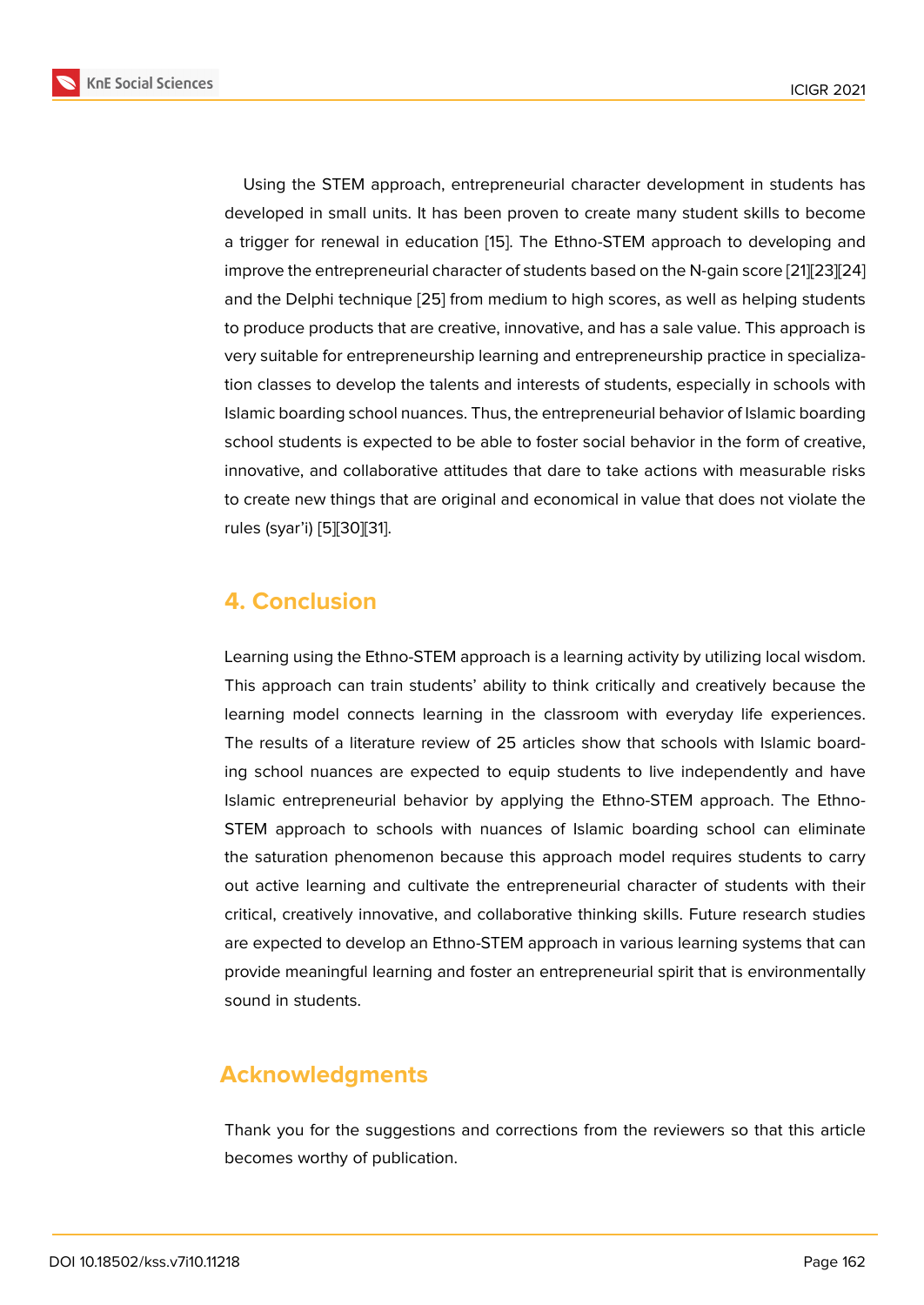

### **References**

- <span id="page-7-0"></span>[1] Ariyatun A. Analysis of ethno-STEM integrated project based learning on students' critical and creative thinking skills. Jurnal of Educational Chemistry 2021;3(1):35–44. https://doi.org/10.21580/jec.2021.3.1.6574
- <span id="page-7-1"></span>[2] Lestari IB, Sudarmin S, Ellianawati E, Wiyanto W, Sumarni W. Review analysis of video blogging, ethnoscience and social media literacy in the era of the industrial revolution 4.0. Thabiea Jurnal National Science Teacher. 2021;4(1):33-39. https://doi.org/10.21043/thabiea.v4i1.9767
- [3] Idris F, Hassan Z, Ya'acob A, Gill SK, Awal NAM. The role of education in shaping youth's national identity. Procedia - Social and Behavioral Sciences. 2012;59:443– 450. https://doi.org/10.1016/j.sbspro.2012.09.299
- <span id="page-7-2"></span>[4] Susiyani AS. Manajemen boarding school dan relevansinya dengan tujuan pendidikan islam di muhammadiyah boarding school (MBS) Yogyakarta. Jurnal Pendidikan Madrasah. 2017;2(2):327. 22-08 .https://doi.org/10.14421/jpm.2017.
- <span id="page-7-3"></span>[5] Maisah M, Syukri A, Sungkowo S. Life skills program management in improving entrepreneurship. International Jurnal Research-GRANTHAALAYAH. 2020;8(3):10– 21. https://doi.org/10.29121/granthaalayah.v8.i3.2020.119
- <span id="page-7-4"></span>[6] Sulaiman AI, Chusmeru C, Masrukin M. Strategy of cooperative Islamic boarding school as economic empowerment community. INFERENSI Jurnla Penelitan Sosial Keagamaan. 2018;12(1):25–44. https://doi.org/10.18326/infsl3.v12i1.25-44
- <span id="page-7-5"></span>[7] Hakim L, Khafid MA, Putri FOS. The role of Islamic boarding schools in forming entrepreneurship values and religious leadership of santri. AL-HAYAT Jurnal Islamic Education. 2019;3(2):98–111. https://doi.org/10.35723/ajie.v3i2.74
- <span id="page-7-6"></span>[8] Warsihna J, Ramdani Z. Signifikansi kahoot: Interaksi manusia dan mesin dalam proses pembelajaran. Kwangsan Jurnal Teknologi Pendidikan. 2020;8(2):154–167. https://doi.org/10.31800/jtp.kw.v8n2.p154—167
- <span id="page-7-7"></span>[9] Tahrir T, Ramdani Z, Natanael Y. Character strenghts, Islamic religiousness, and ethnic identity: A preliminary study on santri experiencing boredom learning. Psikoislamika Jurnal Psikolologi dan Psikologi Islam. 2021;18(1):188–200. https://doi.org/10.18860/psi.v18i1.11347
- <span id="page-7-8"></span>[10] Adesoji OA, Omilani NA. Teacher variables and school location as predictors of chemistry teachers' awareness of ethno science practices. Journal of Education, Society and Behavioural Science.2019;31(1):1–17. https://doi.org/10.9734/jesbs/2019/v31i130140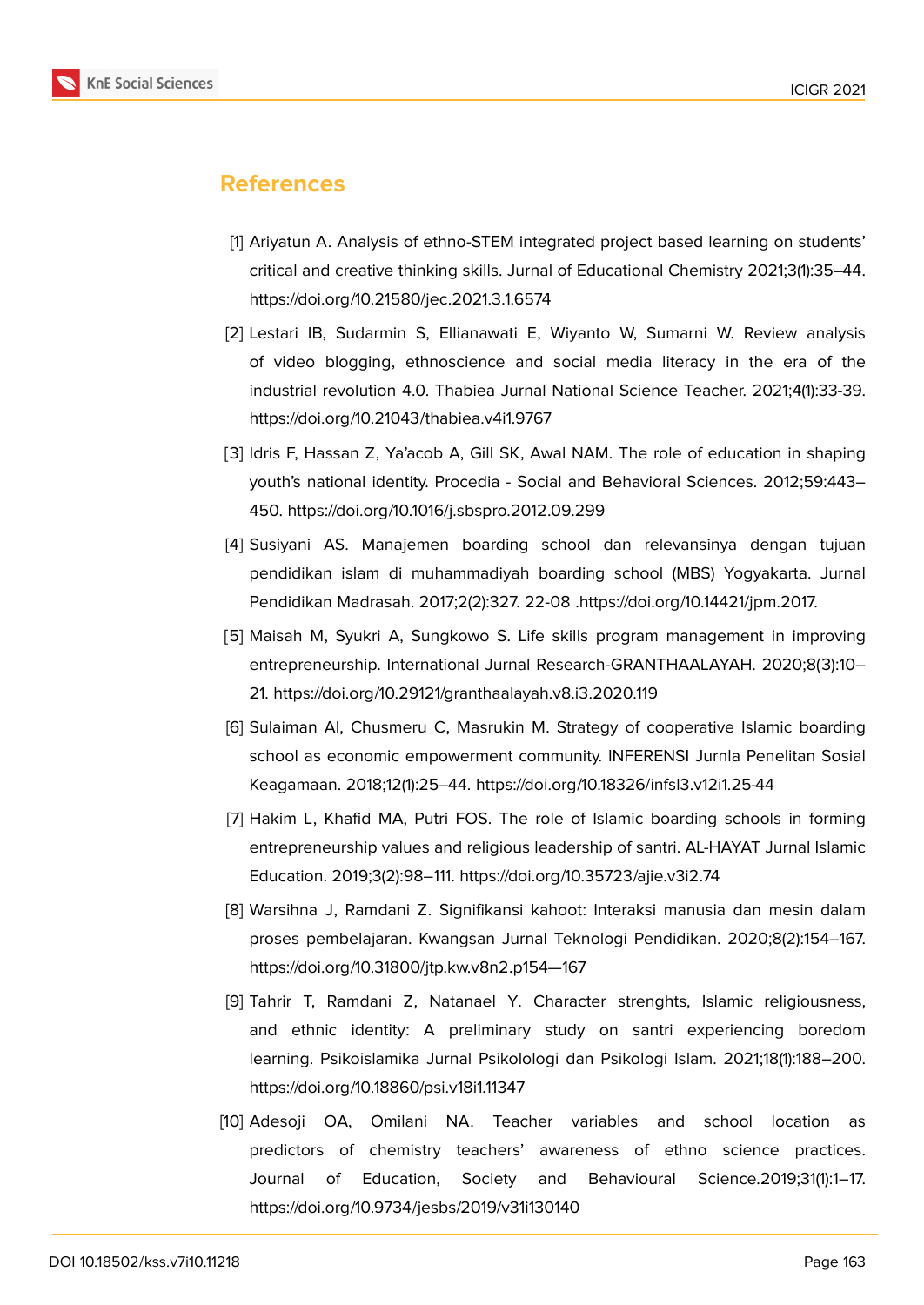

- <span id="page-8-0"></span>[11] Wahono B, Lin PL, Chang CY. Evidence of STEM enactment effectiveness in Asian student learning outcomes. International Journal of STEM Education. 2020;7(1):1–18. https://doi.org/10.1186/s40594-020-00236-1
- <span id="page-8-1"></span>[12] Stohlmann M. Three modes of STEM integration for middle school mathematics teachers. RESEARCH PAPER – INTEGRATED STEM EDUCATION. 2019;119(5):287– 296. https://doi.org/10.1111/ssm.12339
- <span id="page-8-2"></span>[13] Shernoff DJ, Sinha S, Bressler DM, Ginsburg L. Assessing teacher education and professional development needs for the implementation of integrated approaches to STEM education. . International Journal of STEM Education. 2017;4(1):1–16. https://doi.org/10.1186/s40594-017-0068-1
- <span id="page-8-3"></span>[14] Muttaqiin A, Murtiani M, Yulkifli Y. Is integrated science book with ethno-STEM approach needed by secondary school students Journal of Physics: Conference Series. 2021;1788(1). 1-10 https://doi.org/10.1088/1742-6596/1788/1/012048
- <span id="page-8-4"></span>[15] Farwati R, Metafisika K, Sari I, Sitinjak DS, Solikha DF, Solfarina S. STEM education implementation in Indonesia: A scoping review INTERNA-TIONAL JOURNAL OF STEM EDUCATION FOR SUSTAINABILITY. 2021;1(1):11–32. https://doi.org/10.53889/ijses.v1i1.2
- <span id="page-8-5"></span>[16] Afriana J, Permanasari A, Fitriani A. Penerapan project based learning terintegrasi STEM untuk meningkatkan literasi sains siswa ditinjau dari gender. Jurnal Inovasi Pendidikan IPA. 2016;2(2):202-207. https://doi.org/10.21831/jipi.v2i2.8561
- <span id="page-8-7"></span>[17] Risdianto E, Dinissjah MJ, Nirwana, Kristiawan M. The effect of ethno sciencebased direct instruction learning model in physics learning on students' critical thinking skill. Universal Jurnal of Education Research. 2020;8(2):611–615. https://doi.org/10.13189/ujer.2020.080233
- <span id="page-8-6"></span>[18] Moher D, Liberati A, Tetzlaff J, Altman DG. Preferred reporting items for systematic reviews and meta-analyses: The PRISMA statement. Jurnal of Clinical Epidemology. 2009;3(2):123–130. https://doi.org/10.1016/j.jclinepi.2009.06.005
- <span id="page-8-8"></span>[19] Sumarni W, Kadarwati S. Ethno-stem project-based learning: Its impact to critical and creative thinking skills. Jurnal Pendidikan IPA Indonesia. 2020;9(1):11–21. https://doi.org/10.15294/jpii.v9i1.21754
- <span id="page-8-9"></span>[20] Sudarmin S, Zahro L, Pujiastuti SE, Asyhar R, Zaenuri Z, Rosita A. The development of PBL-based worksheets integrated with green chemistry and ethnoscience to improve students' thinking skills. Jurnal Pendidikan IPA Indonesia. 2019;8(4):492– 499. https://doi.org/10.15294/jpii.v8i4.17546
- <span id="page-8-10"></span>[21] Sudarmin, Sumarni W, Yulianti D, Zaenuri Z, Developing students' entrepreneurial characters through downstreaming research on natural product learning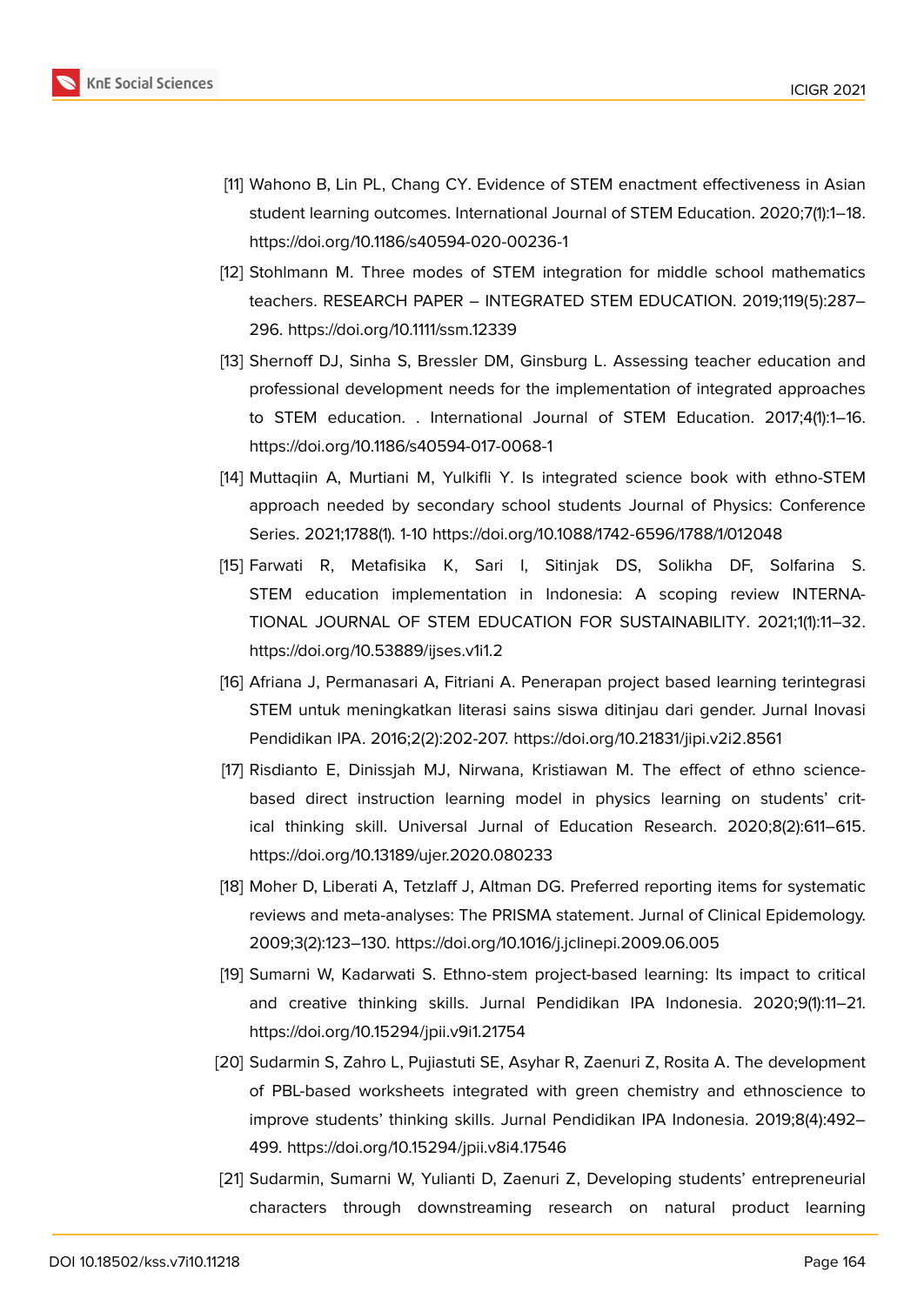

with ethnoscience. Journal of Physics: Conference Series. 2019;1387(1) 1-7. https://doi.org/10.1088/1742-6596/1387/1/012085

- <span id="page-9-0"></span>[22] Sudarmin S, Sumarni W, Azizah SN, Yusof MHH, Listiaji P. Scientific reconstruction of indigenous knowledge of batik natural dyes using ethno-STEM approach Journal of Physics: Conference Series. 2020;1567(4). https://doi.org/10.1088/1742- 6596/1567/4/042046
- <span id="page-9-1"></span>[23] Sudarmin S, Sumarni W, Mursiti S, Sumarti SS. Students' innovative and creative thinking skill profile in designing chemical batik after experiencing ethnoscience integrated science technology engineering mathematic integrated ethnoscience (ethno-stem) learnings. Journal of Physics: Conference Series. 2020;1567(2).1-9 https://doi.org/10.1088/1742-6596/1567/2/022037
- <span id="page-9-8"></span>[24] Sudarmin S, Sumarni W, Endang P, Susilogati SS. Implementing the model of project-based learning: Integrated with ETHNO-STEM to develop students' entrepreneurial characters. Journal of Physics: Conference Series. 2019;1317(1). 1-8. https://doi.org/10.1088/1742-6596/1317/1/012145
- <span id="page-9-4"></span>[25] Tresnawati N, Saleh I, Sudarmin S, Wardani S. Science batik ciwaringin: The implementation of ethno-STEM PjBL model in learning biotechnology at PGSD students. Journal of Physics: Conference Series. 2021;1842(1). 1-9. https://doi.org/10.1088/1742- 6596/1842/1/012063
- <span id="page-9-3"></span>[26] Morrison J, Frost J, Gotch C, McDuffie AR, Austin B, French B. Teachers' role in students' learning at a project-based STEM high school: Implications for teacher education. International Jurnal of Science Mathematic Education. 2021;19(6):1103– 1123. https://doi.org/10.1007/s10763-020-10108-3
- <span id="page-9-5"></span>[27] Reffiane F, et al. Developing an instrument to assess students' problemsolving ability on hybrid learning model using Ethno-STEM Approach through quest program. Pegem Jurnal Education and Instrument. 2021;11(4):1–8. https://doi.org/10.47750/pegegog.11.04.01
- <span id="page-9-6"></span>[28] Jones SR. Students' application of concavity and inflection points to real-world contexts. International Jurnal of Science Mathematic Education. 2019;17(3):523–544. https://doi.org/10.1007/s10763-017-9876-5
- <span id="page-9-2"></span>[29] Abdurrahman AAW, Suyatna A, Distrik IW, Herlina K. Practicality and effectiveness of student' worksheets based on ethno science to improve conceptual understanding in rigid body. International Journal of Advanced Engineering, Management and Science. 2018;4(5):400–407. https://doi.org/10.22161/ijaems.4.5.11
- <span id="page-9-7"></span>[30] Sulaiman AI, Suswanto B, Masrukin M. Economic empowerment of Islamic student through optional course learning in boarding school for harmonization and